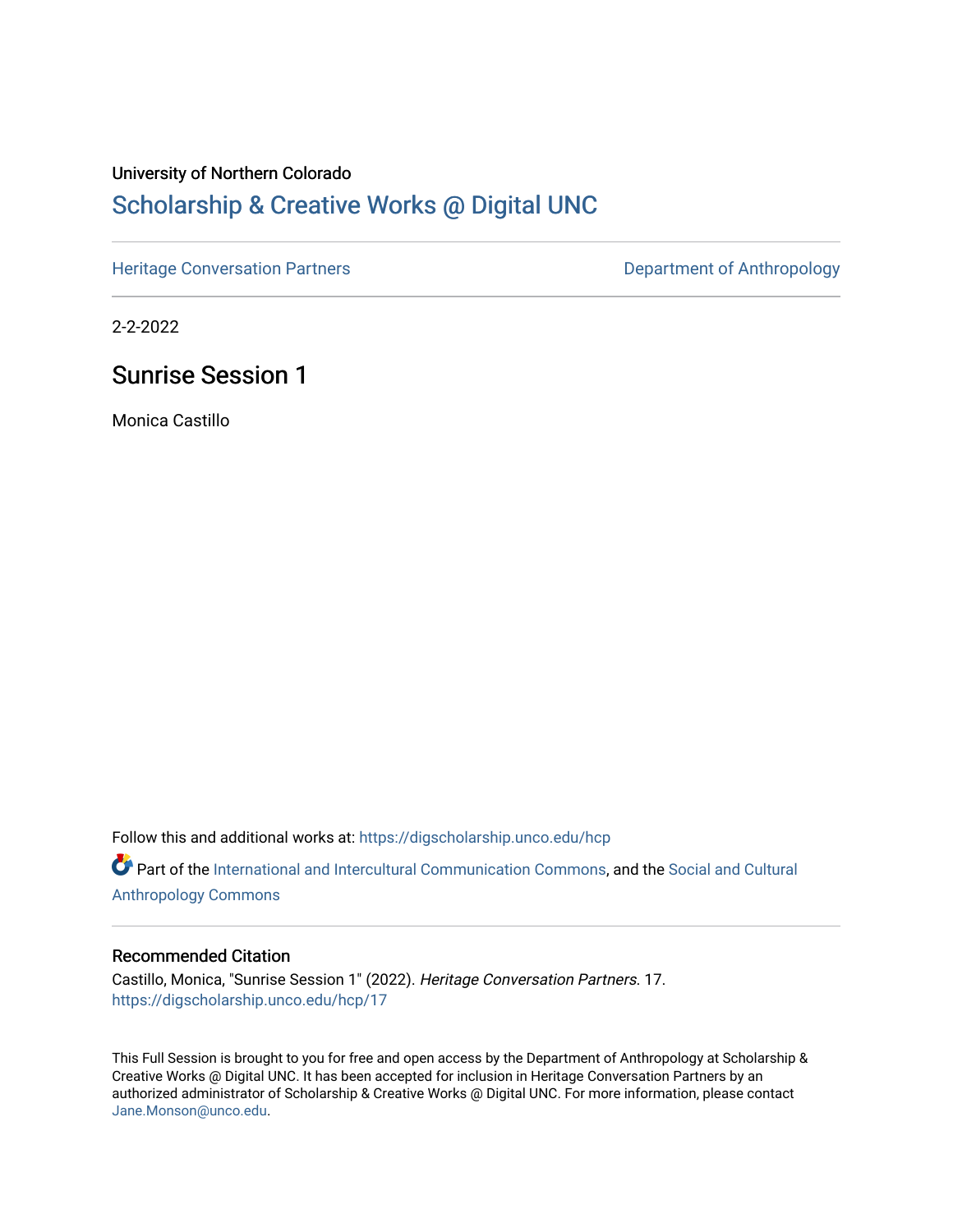#### **ZOOM RECORDING LINK:**

Start Time: Feb 2, 2022 05:56 PM Meeting Recording: [https://unco.zoom.us/rec/share/vUuGaUVUXu9KVFisUA0H06p\\_E7VBlVbmKOFcBYjJVhH5kKrE3t8R](https://unco.zoom.us/rec/share/vUuGaUVUXu9KVFisUA0H06p_E7VBlVbmKOFcBYjJVhH5kKrE3t8RSbKoJVB-lVrx.gk4lgmIPQUreiaDm) [SbKoJVB-lVrx.gk4lgmIPQUreiaDm](https://unco.zoom.us/rec/share/vUuGaUVUXu9KVFisUA0H06p_E7VBlVbmKOFcBYjJVhH5kKrE3t8RSbKoJVB-lVrx.gk4lgmIPQUreiaDm)

| <b>Present:</b>                 | Liz Graf, Arianna Staiano, Amanda Wessels,<br>Monica Castillo |
|---------------------------------|---------------------------------------------------------------|
| <b>Medium:</b>                  | Zoom-Online Conversation                                      |
| Date of Interview:              | 2/2/2022                                                      |
| $L$ anguage $(s)$ :             | English                                                       |
| Transcribed:                    | Auto-Transcribed by Zoom                                      |
| <b>Edited and Formatted by:</b> | Olivia Simpson                                                |

**Brief Description of Contents:** Students taking ANT 300 meet with the participants for this study for the first time. They go over the consent form to get verbal agreement, before introducing themselves. They discuss their families, where they work, their pets, and how the COVID-19 pandemic has affected their everyday life.

#### **Reference Key:**

 $LG = Liz$  Graf AS = Arianna Staiano  $AW = A$ manda Wessels MC = Monica Castillo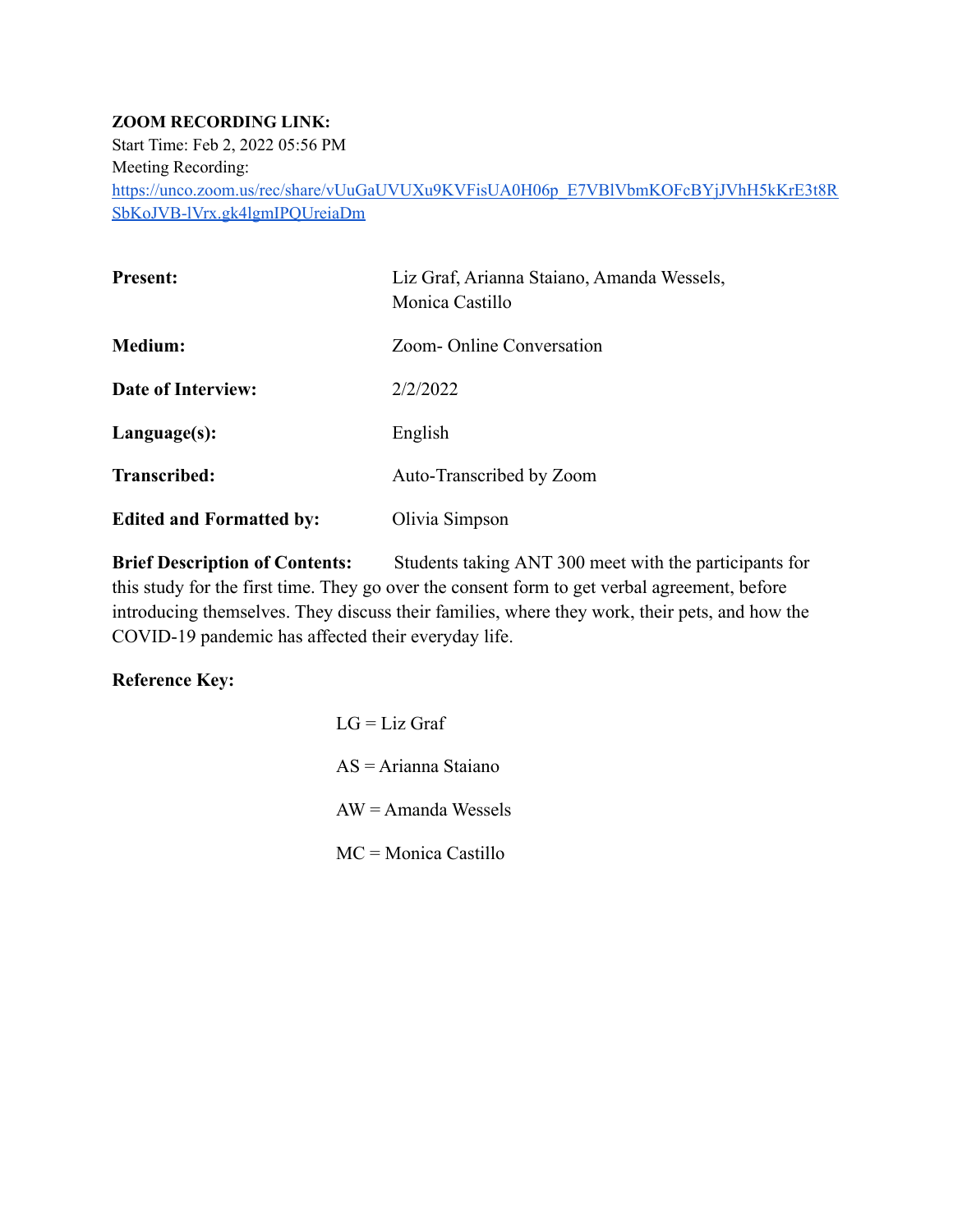## **RECORDING TRANSCRIPTION**

LG: Okay. So, Ariana, do you have the letter of consent pulled up?

AS: I don't have it pulled up right now, but I can find it.

LG: Okay. Would one of you two mind reading it, you or Amanda?

AS: There it is… All right, do you want me to read it?

LG: Yes, please.

AS: Alright, so I'm just going to read it, and then after…Kimball said after every paragraph just have them like, verbally agree. [Hums in agreement] Have everybody...okay. "Purpose and description - cultural heritage, means all aspects of a person's traditions, their language, and their traditional places, foods, festivals, dress, ceremonies, beliefs, buildings, and arts and crafts. The primary purpose of the heritage conversation project, is for participants to share with each other aspects of their cultural heritage, allow their stories and experiences to be shared on social media, as in Facebook, Instagram, etc. and preserve them in a digital archive (an online storage system) hosted by the University of Northern Colorado (UNC) libraries. Is everybody okay with that? [pauses] Okay [giggles]...um let's see if I can do this, like…look at that.

LG: And I can read too I just... [trails off]

AS: Cool.

LG: Do you want me to go ahead?

AS: Yeah, go for it.

LG: Over the course of this project, you will meet weekly with the University of Northern Colorado students for seven zoom sessions. This will give you a chance to practice the English you are learning, develop friendships with the students, and show and tell the show and tell things you wish to share about your cultural heritage. Further, the UNC students will ask you questions about your cultural heritage, your experience learning English, and how this project has influenced your ideas and hopes about it recorded and study the zoom sessions. Is everybody okay with that?

By signing this letter, by verbally agreeing, you agree to permit our research terms to the record…record the zoom sorry. [pauses] By signing this letter you agreed to permit our research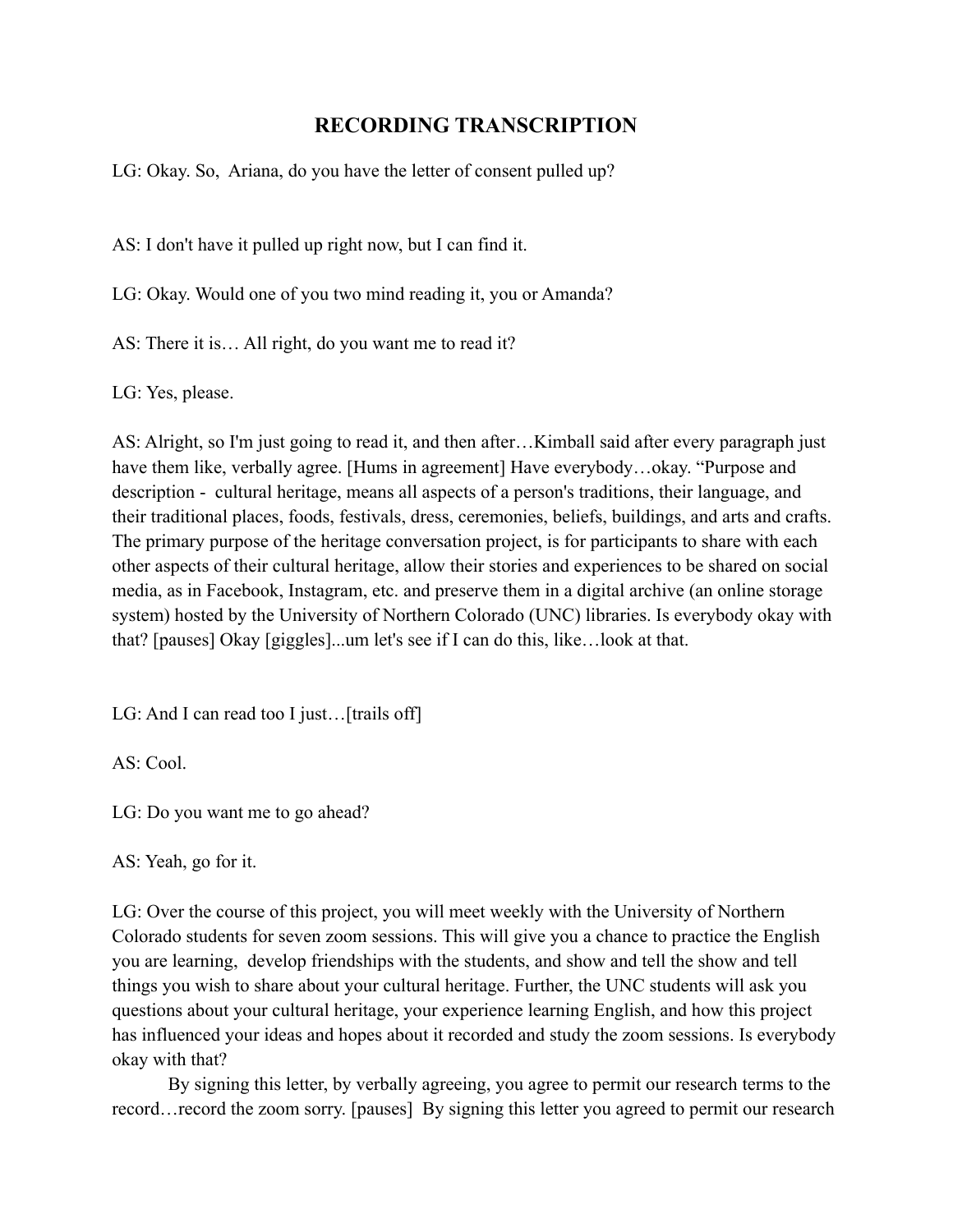team to record the zoom sessions, create transcripts (written versions of what you say from the recordings), share aspects of your cultural heritage on the project's social media accounts, and store the videos and other information on UNC's digital archive. The research team will study these materials and use the information to assess the project's success and learn more about your cultural cultural heritage. You may choose to let the researchers use your name or withhold your name when your videos are shared on social media. Unless you choose for your name and other identifying information to be excluded, it will be included in the digital archive. You will be encouraged to visit the social media accounts, to interact with other people who post comments, questions, or other videos. You do not have to do this, it's voluntary but encouraged. Does everybody understand that?

Okay. At your request and, at the end of the project, we would be happy to share that information, the students collect. Potential risks in this project or minimal you might experience discomfort related to being asked questions, thinking of answers for problems, sorry thinking of answers for them, reflecting on your experience, and record your video snapshots. Our team will be available to assist you in all aspects of the project. You will not be compensated for your participant…participation in this project. Participation is voluntary, you may decide not to participate in the study. If you begin participation, you may still decide to stop and withdraw at any time. Your decision will be respected, and will not result in loss of benefits to which you are otherwise entitled. Having read the above and having had an opportunity to ask questions…ask any questions, please sign below if you have…if you would like to participate in this project. A copy of this form will be given to you to retain for future reference. If you have any concerns about your section…selection or treatment as a research participant, you're invited to contact principal investigator Dr Michael Kimball by telephone or email. Is everybody Okay, with what I just read? Everybody agrees? Okay um and I can send everyone a version of what I just read, so that you can have Mike's information, but just let me know if you want that.

So, tonight is week one, and we are going to get to know one of…one another. For this week, we're going to find out who the learners are, who we each are. The language goal for us, is to speak about ourselves, so share information, anything that's kind of about you. I will share the slides that everybody knows like…I'll just share screens so that everybody knows kind of the bullet points that will follow. So, once again I'm Liz, and let me just share this so that I can start talking and everybody knows what I'm talking about. [shares screen] Sorry, can everybody see my screen? Okay.

So yeah my name is Liz. My full name is Elizabeth, and there is some significance to my name. So, my full name is Elizabeth Rose, and I'm named after both of my grandmothers…my grandmother on my father's side, and my grandmother on my mother's side. And I'm also named after a maiden name of my grandmother's as well. I am from Boulder Colorado, and I have lived in the United States my whole life, and I'm also…I've been speaking my English my whole life. I don't have any….um, I'm not bilingual by any means. And then my education goal is to finish my bachelor's in psychology, and to move on to get a master's degree in potentially Buddhist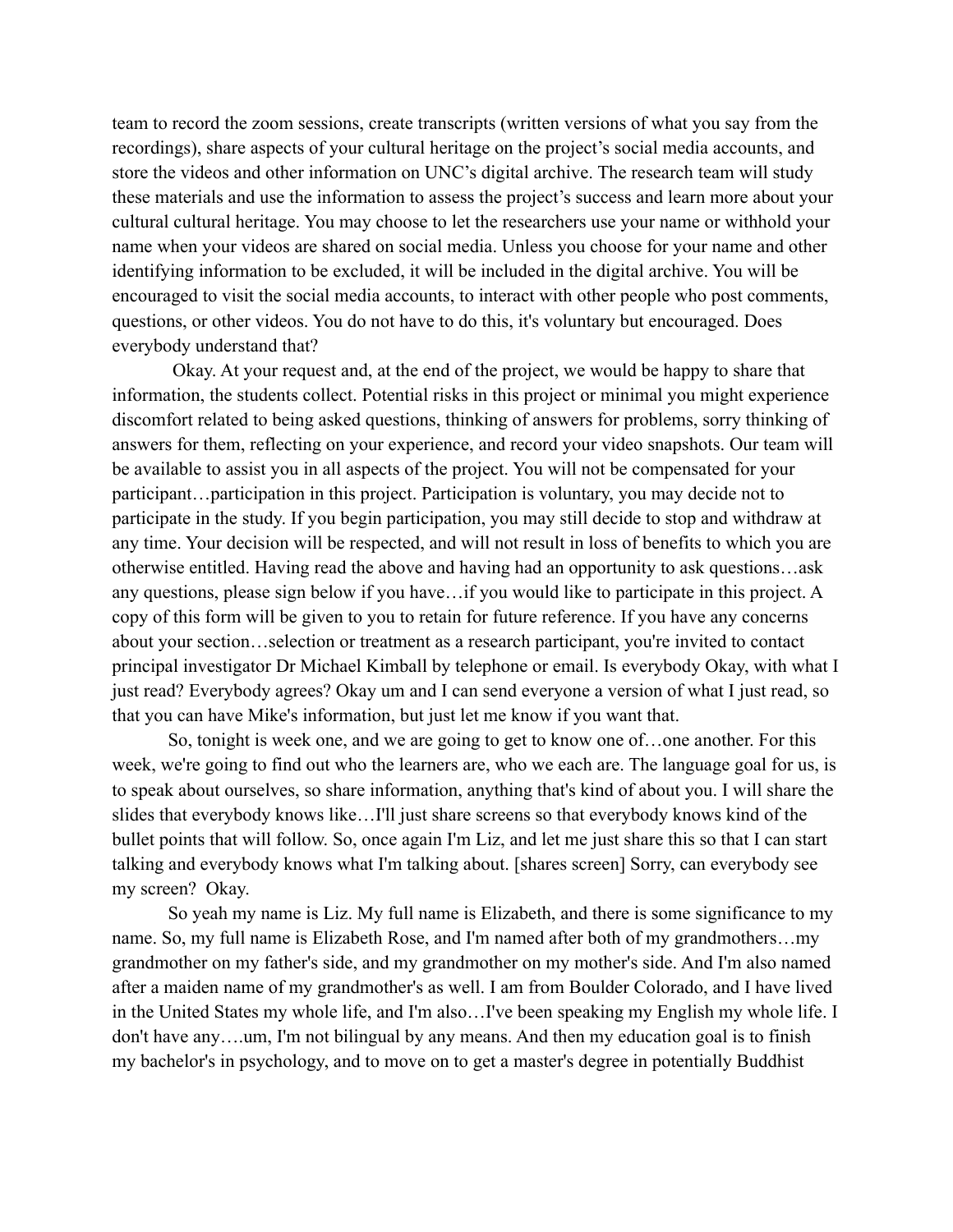psychology or other alternative, non-Western, um psychology practices. I'm very into, um, like reiki and five element acupuncture, Chinese medicine, things like that.

Um, important for you to know about me is I'm dyslexic so if we read anything and I read anything it might take me a moment, I might stumble over my words, because I have a hard time processing what it is that I'm actually reading. So if you want me to repeat something, please let me know, cuz like, sometimes I get really jumbled in my brain. Um, so where I'm from, is from Boulder. I don't know how to describe where…it's just kind of this hippie, weird town in Colorado, is kind of how I would describe it. It's a college town where Colorado University is. It's high in Buddhist population. There's some cool people there. [laughs] And then I guess moving on to the next question, "What's the easiest thing about being in the US?" The easiest thing…that's a hard question. [pauses] Being able to go to the store, and just like I go to the store all the time, to just move my body, and be able to like: get out of the house or get away from school. And I think the hardest thing…what comes up right now is taxes, because I'm nervous, [laughs] I have to file for taxes soon. So yeah, that's about me. Who would like to go next?

AS: Ill go next. Um so my name is Arianna Staiano. I use she/her pronouns. Significance to my name, I was named after one of my aunts. Um 'Arianna' in Italian means joy and 'aria' means melody and her name is Melody Joy. So I was actually named after her twice, and then my middle name is Maria-Lynn and I have three older sisters. All of my older sisters have two middle names as well and each of their 'Marias' comes from a different person in the family, and by the time they got to me they were like well, we ran out of people to name you after, so you're named after all of your sisters. I am from Greeley Colorado, born and raised. Been here for 24 years, haven't left. That's where the University of Northern Colorado is, where we're all settled studying.

My ambitions, my educational goals, I am studying anthropology right now, that is my major, and I am hoping to become a professor in anthropology. I would really love to teach biological anthropology, which is the study of evolution and how we know what our ancestors were doing. I think that that is super duper fascinating. Um, important things to know about me hey, hey Liz I am also very dyslexic. Very, very dyslexic, so things in my brain just don't make sense, a lot of the time also. Um, something important to know about where I'm from, well if you ever come to Greeley I'm sure, the first thing you'll notice is the smell. We have a lot of cow farms here in Greeley which I think is super fun, because I love cows.

Um, the easiest thing about being in the US…I don't know, we have-we do have a lot of privilege here so that's that's pretty great, and the hardest thing is, seeing people in my community that don't have as much privilege, as I do and not being able to help them to my fullest extent I guess. Who wants to go next?

MC: My name is Monica Castillo. I don't have a middle name. What is it? I can't say that word. Sig...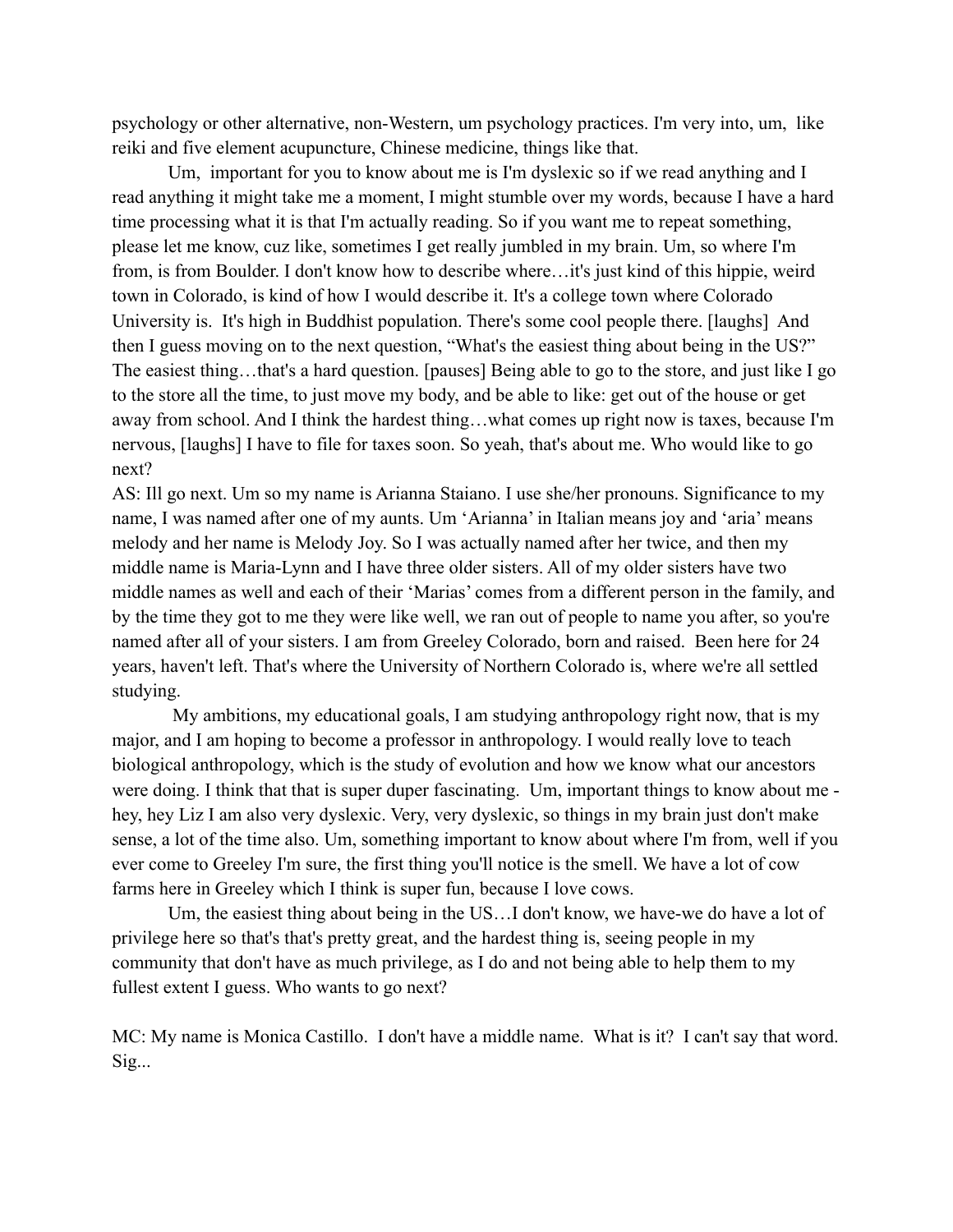#### AS: Significance

MC: Yeah. I'm from Mexico. I live in the United States for 22 years. And I want to learn English. For, I could just... What is important about me? I don't know, what is it? Is it think about being in the USA? Is the work. I think Mexico is hard work as well. Oh, I'm living Burlington Colorado. I say that, huh? It's a little town. I don't have any store. Only one store. For us grocery store, like Safeway, we have a dollar store and that's all we have here, and it smells cows too. [laughter] Like a lot of farm. Town is beautiful, I like it, because it's quiet, not too loud like cities. I love living here. Everything about me.

AW: I can go next, Um my name is Amanda Wessels. Um, I guess that my name is from, like my first name-is from my like great-great grandma, and then my name is Jean and that's like a family middle name kind of a thing. And I lived in the US my whole life, 22 years. Um, my educational goals, is to finish my bachelor's degree. I am majoring in chemistry and then I am going to get my master's degree in analytical chemistry. And then, important… Oh, where Am I from? My bad guys, um, i'm from Brookings, South Dakota. Um I don't think there's really anything super important for you to know about me. Yeah, um… I'm also, Brookings is a college town, and so I'm like, kinda used to that vibe, of like living in a college town. But it was pretty small, so like me and my sister used to ride our bikes all over the place. My mom worked on the campus, so we'd like ride our bikes from our house to campus to go see her.

Um. The easiest thing about living in the US... I... I guess like, our-so um, I've been to Europe a few times, and i've been into their like grocery stores and our grocery stores have everything. Like Walmart will have like clothes, they'll have like, a lot more processed foods, than like grocery stores in other countries, and so I think that's pretty cool. But I think the hardest thing too is, I mean, I think that a lot of places have like a lack of public transportation, like readily available to people, so I think other countries just kind of do that better than us.

AS: I don't know what happened to Manuel, but he's not here anymore. I don't know if anybody else saw that.

AW: I noticed it said that his connection was, like, really unstable so that might be it.

AS: yeah. Monica what do you do for work?

138

 $00:18:57.360 \rightarrow 00:18:58.920$ 

MC: I'm working the restaurants. I'm prep cook. I do like ham, turkey, and then I make, uh, I slice onions, tomato, that's that. And ground…what is that ground cheese? They buy that big bars of cheese, then we cut it and put it in the grinder.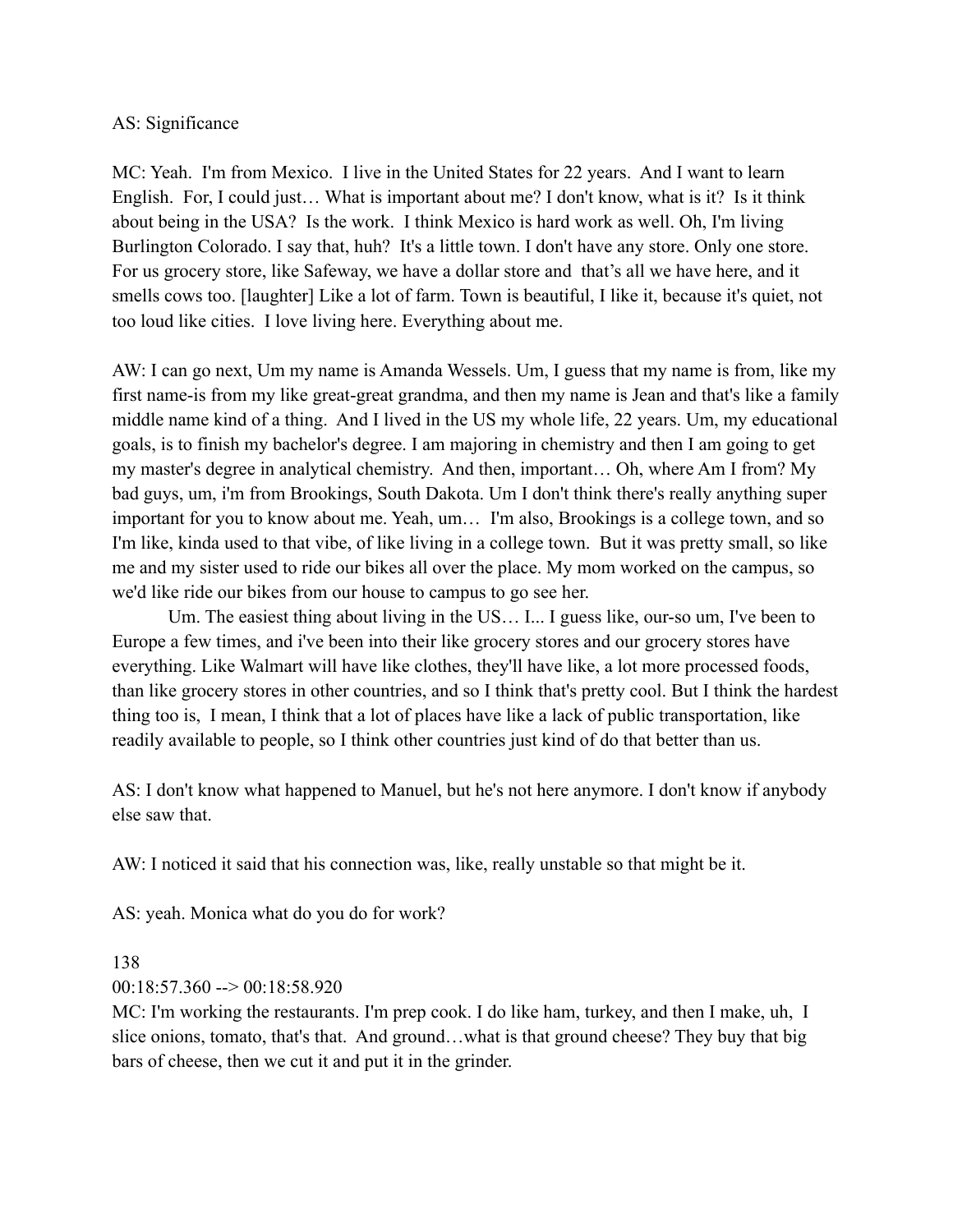AS: Oh yeah. I was a prep cook for two two years, it's kind of a fun job isn't it?

MC: Yeah, it's fun. Sometimes hard to stay, a lot of hours and the feet hurt.

AS: Yeah.

MC: But I like it, I have almost six year in there.

LG: I've never worked in the food industry, so I'm always intrigued to hear about it, because my boyfriend, he's a delivery driver for Domino's and he's been working in the food industry since he could start working, so I think it's fascinating to like hear-hear these stories.

MC: I work for housekeeping, like 14 years, and then-and I take care my granddaughter, like two years, and then I decide to work again and I'm studying the restaurant. I'm like oh there's too cheeses, names and I dont know I'm… to know how cheeses. And then I don't already know the names. Yeah.

AS: I also worked in the food industry, since I could start working. Now I work at a hotel now, and I would not go back to the food industry.

AW: I worked at one restaurant for two years, but I just did, like front of house like I was a host and a server. Yeah, I would not go back. It's, just like the people are mean man. Everyone who works there's always like so nice it's like such a family atmosphere, but the customers? Yikes i'm over customer service jobs.

LG: I…my family owns a summer camp. That is also kind of like a ranch so they have horses, and so I've worked with horses since I was seven years old, even younger. And I've been teaching kids how to ride and I…I did work in the kitchen at Camp making food for 100 people is very stressful. One time, we made raviolis for everyone, and it was individual, like we handmade each one and that's-it was from like six in the morning, so right up to dinnertime to just make enough. Um, that's the best job I've ever had, hands down, is working with kids, and I'm a people person. I love having conversations and I love getting to know people, so working at the summer camp I just…I think those are the best three months of my life.

AS: That sounds awesome Liz.

LG: Well, and I've always wanted your job.

AS: My job? My specific job?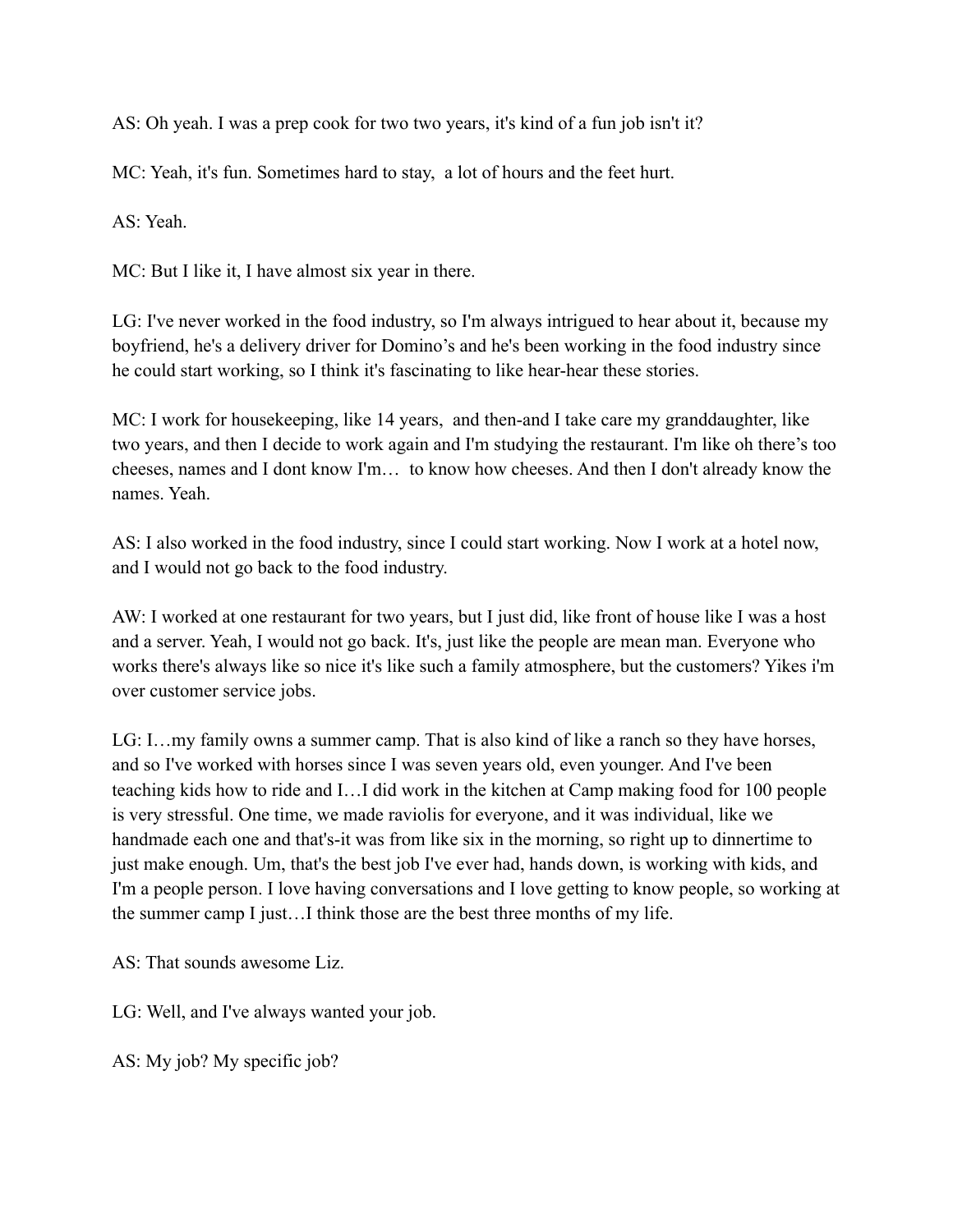LG: Yeah the tour guide job.

AS: Be a tour guide? Just come work with me Liz, do it.

LG: Well, I'm in love with the Stanley hotel, I would like to say in a past life, that I was um, someone that was deeply rooted into that hotel. Because I've done all the tours I've done-I love it.

AS: Yes, come work with me. [laughter] Me and Maddie.

LG: What's everybody's favorite hobby?

MC: Hobby? I'd like to work…working. But today is…I can't because it's snowing today. I have a lot of snow.

186

 $00:24:07.470 \rightarrow 00:24:10.230$ 

AS: We have a lot of snow. It just keeps coming. Um. My favorite hobby, I mean I guess you could consider it a hobby, I like to model. Um, I started modeling four years ago, or five years ago. I was taking a photography class at Aims, turns out I'm a really terrible photographer, but I'm not so bad at modeling. Um and I've been modeling ever since I have an instagram page if you guys want to follow me [laughs] I'm just-I'm just playing but that's The thing that I like to do on what little free time I have.

193

 $00:24:59.460 \rightarrow 00:25:07.230$ 

AW: When I was younger my grandma taught me how to embroider, and then I kind of stopped doing it because it would make me really frustrated when I was little, but during the pandemic and like quarantine, I picked it back up again. So I like to do that because, like I don't know-I like to just like kind of chill and watch netflix and stuff, but I have to be doing something so I either play like sudoku on my phone or embroider.

LG: I enjoy doing a lot of different things, depending on how I'm feeling in the moment, and I am the type of person that will leave a project and then come back to it a year later. So I do like to crochet, it just takes me a very long time to get through whatever project I'm working on. Um, and I like to meditate. I like-I like sitting outside and listening and just being kind of a tree hugger.

AS: I love it. I love it.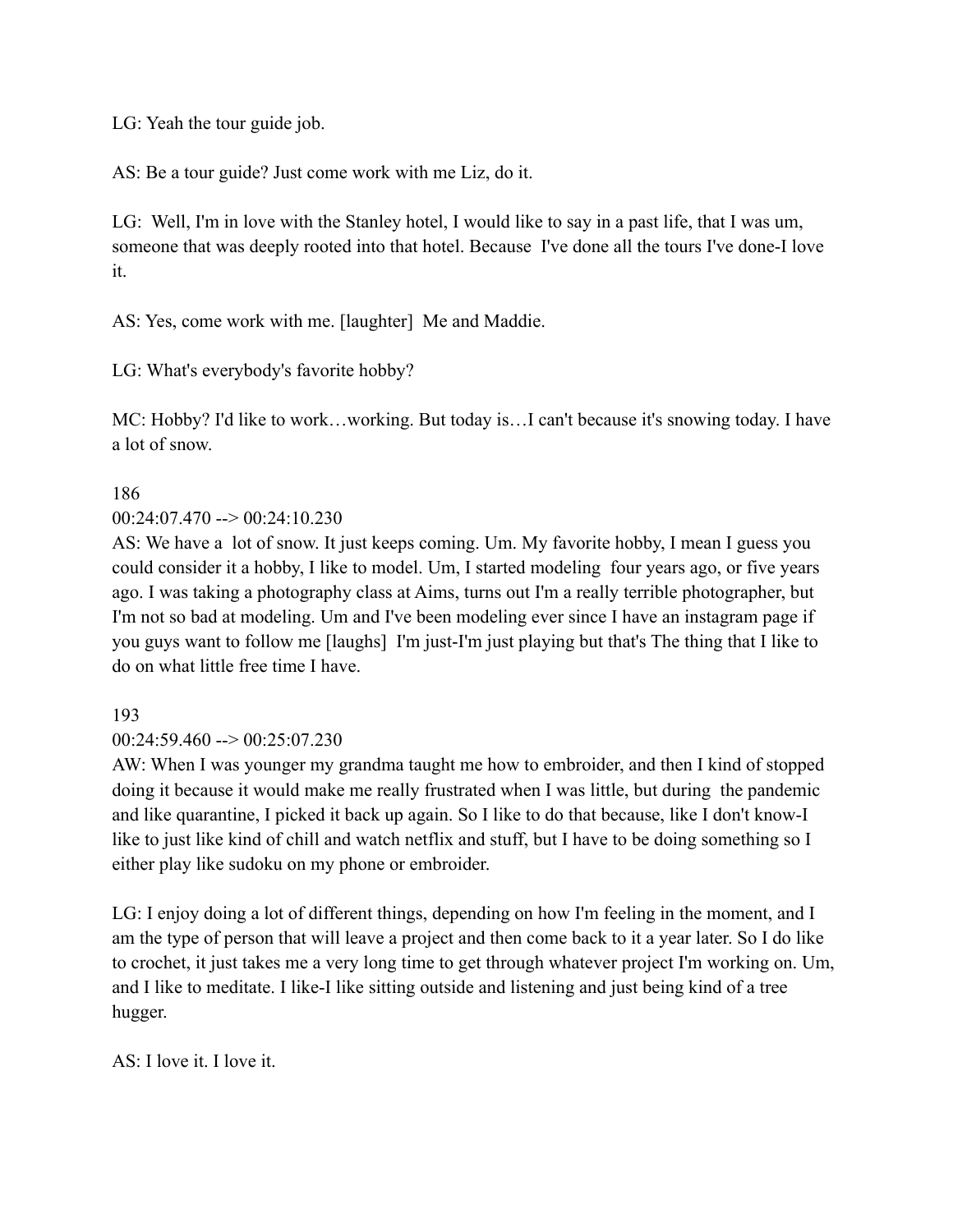LG: Monica do you have any questions for us? It's awkward because it's the first day, but I'm excited to all get-like us all to get to know each other and like build a relationship of some kind.

AS: I'm excited too!

LG: What's everybody's favorite food?

AW: I was just thinking about asking that, actually. I really like sushi um, or like dumplings.

AS: You stop sharing the screen and my-my computer was like [motions with hands]

LG: Sorry. [laughs]

AS: Like I wasn't ready for that, um my favorite food, man. Um, I really-I really love pizza. I really love pizza, I also really love tacos, so if there's pizza or tacos involved, you can definitely count me in. This morning I made breakfast burritos. They were delicious.

MC: I love enchiladas, tamales.

LG: I don't even know how to answer my own question. I really love food.

#### 217

#### $00:28:28.440 \rightarrow 00:28:44.820$

LG: My family is mostly made up of full blood Germans, so lots of German food. I really enjoy eating, the sad thing is about me, is I eat it and I actually don't know the names of what I'm eating so. Because it's… [cut off]

MC: You have to ask

LG: Well, and my dad makes it because his mom made it, but my-I never got to meet my grandmother because she passed away. So otherwise I'd be in the kitchen with her. I am the oldest of four siblings. Well, that's not true. To my dad I am his second child, he has an older son. And then hold on.

AW: Well as long as we're talking about siblings, I have [cut off]

MC: Somebody's there like this [waves arm].

AS: Like give me attention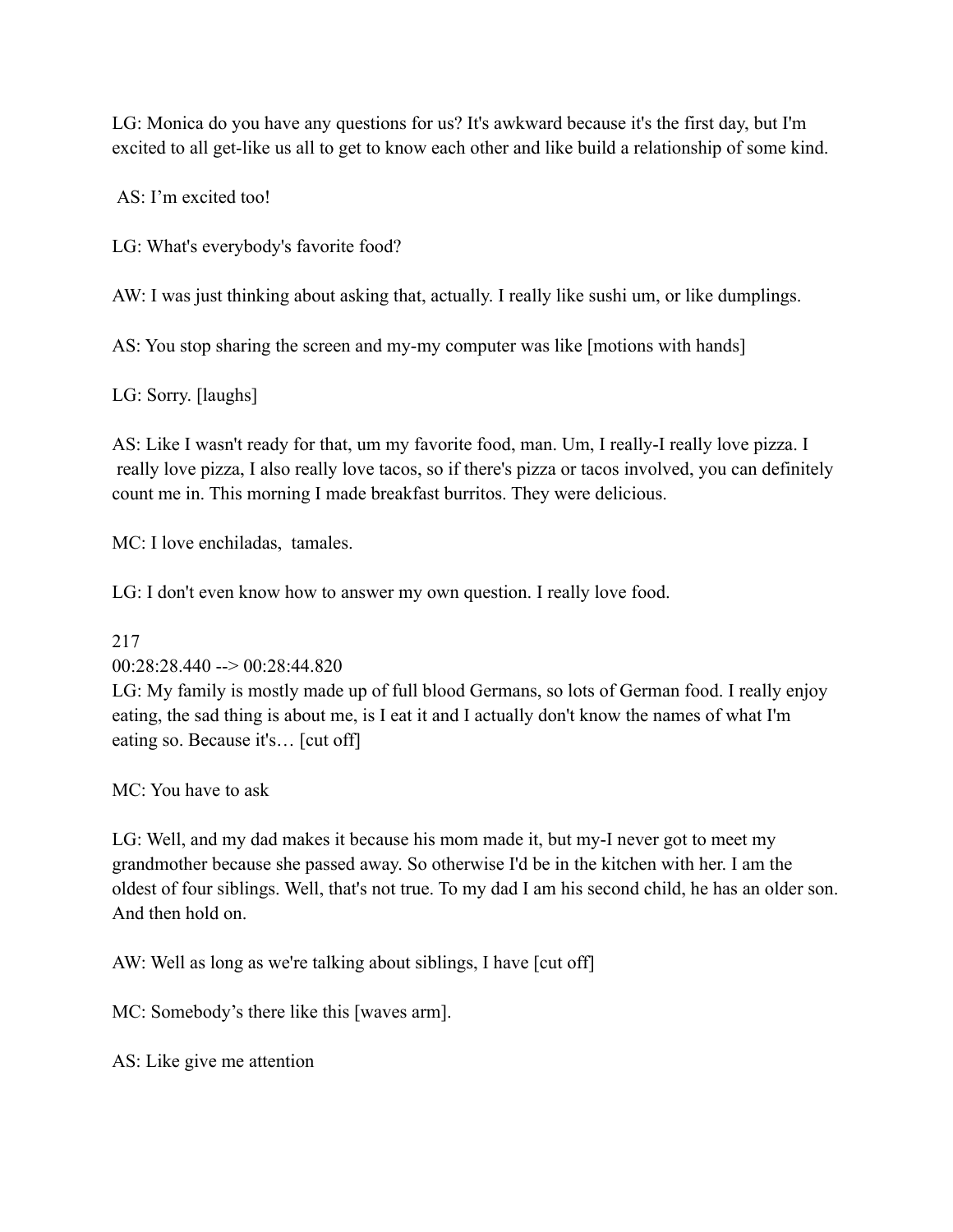MC: [laughs] yeah.

LG: Yeah so I have an older brother, and I have three little sisters.

AW: I just have one younger sister. So I'm the oldest.

MC<sup> $\cdot$ </sup> The oldest.

AS: I am the youngest of four, I have three-three older sisters. Technically I mean, I guess, technically, I do have four older sisters, but one of them is my father's first child, and I don't even know her name, I just know that she exists somewhere on the planet.

AW: you're not even Facebook friends?

AS: Yeah I don't even know what her name is. I just know that he has a daughter that he had in a different relationship than my mom, that's about it. Do you have brothers or sisters Monica?

MC: Yes, I have three sisters, and two brothers, well three brothers, but one is passed away already. I am the third, it's my brother, my sister, and I-I'm the third. Yes, yeah. And I have a lot, seven. I had three. My oldest daughter is thirty-three. My son is 28 and my youngest is 17. I have three grandkids, the oldest is 11 years and my granddaughter is seven and my grandson it's seven-the same age. The youngest, they were born on December eight and another one on December twenty fourth.

AS: Oh wow, they're really close.

MC: Yes. But I have only have one sister, and she live in Wichita, Kansas it's a long way, like five and a half hours of driving. My other sibling is in is in Mexico.

LG: I have family in Kansas, so my aunt lives in Wichita and I have cousins that live in Wichita, so I'm there once a year.

MC: I visit my sister after the pandemic, but this day I don't travel too much for the coffee. Maybe next-maybe next year, maybe next month. I don't know when.

LG: How has covid affected everyone?

MC: Oh, my.

AS: Thats a loaded question dear.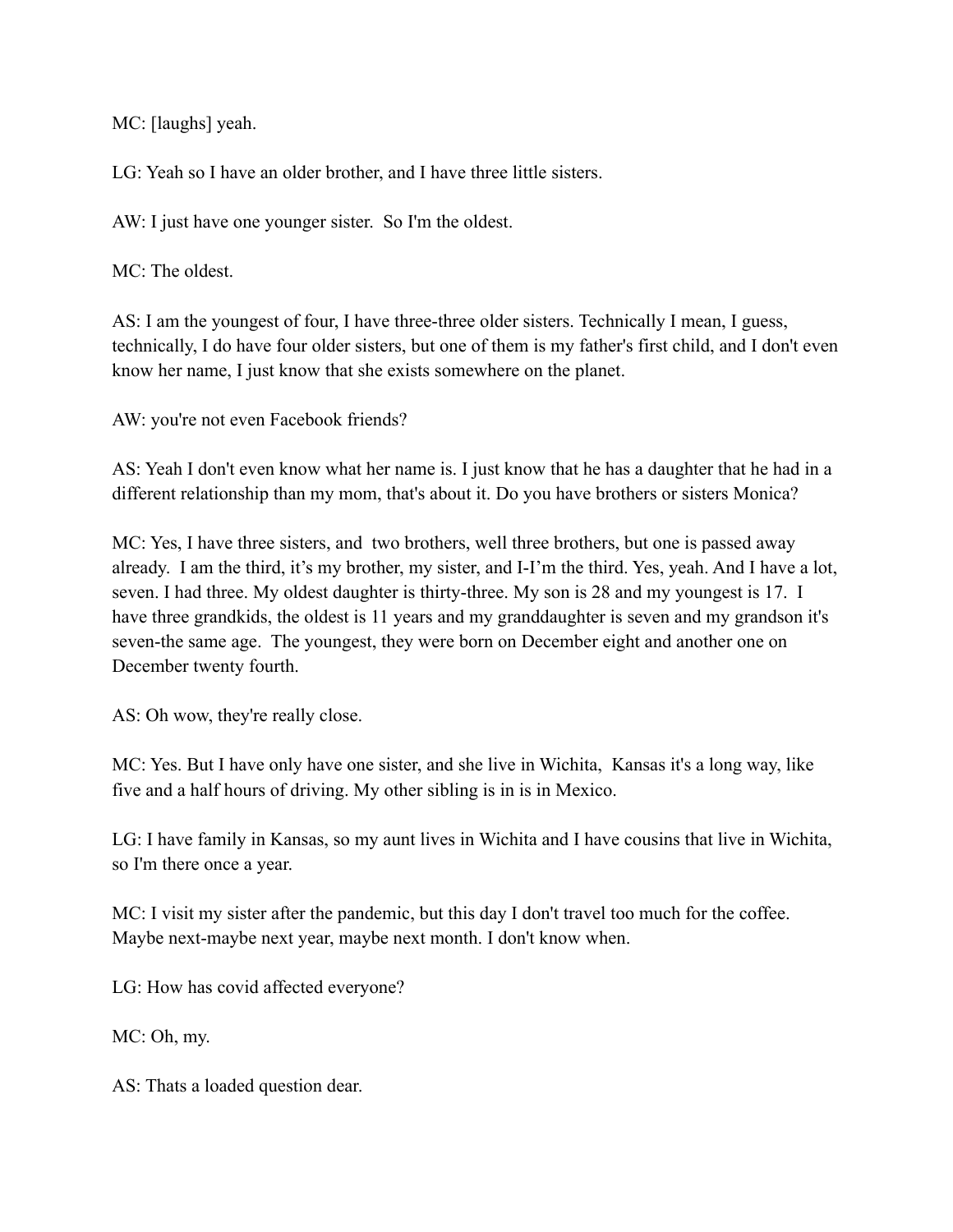LG: Yes, it is, I graduated highschool 2020, so I did not get a graduation.

AW: um I think when the pandemic first started, like I don't know if you guys saw, like on social media because, like a lot of Greek life different places, was really upset about it.

### 269

### $00:33:40.590 \rightarrow 00:33:42.030$

AW: And I'm in a sorority, but we're already on like the entire Greek life on UNC were already on social probation already, so we already couldn't do stuff so like that was fine, but like I don't know, all of-all of our sisterhood were online and like meeting and stuff just kind of how like classes were. So that sucked and I think it was nice getting to spend extra time like home with my family, um but we couldn't go see like any of my grandparents or anything like that so yeah. It was weird having Thanksgiving and Christmas like just be me and my parents and my sister, because our extended family is so huge, but it was actually like quiet, for once, and not a million people having a million different conversations.

AS: I um. I actually am a transfer student, I got my associates from Aims and then I decided that I was going to go back to school in 2020. That was a terrible decision because all of my classes were online, and I do not do well with online classes, I totally-one of them was completely online, without any zoom or anything, I forgot about it and I failed. I think I got a 7% in that class. Um other than that, when the pandemic first hit I was actually working three jobs, and I had just decided that three jobs was too much because I only had one day off a week, so I quit one of them, and then the pandemic hit and it shut down my job at Olive Garden so, then I was working full time at Papa John's and I became the assistant general manager there, and I think I spent most of my hours at that store, because everybody was getting sick. We had like a quarter of the staff that we usually had, and I was doing like a million different positions, while I was trying to like, hire people, and train people and so that was super crazy. But my fiance and I got two dogs, so that's great right?

AW: The best part of the pandemic, honestly.

AS: Oh yeah absolutely, our wedding did get pushed back two years, but you know we got two dogs out of it, and they're the best.

AW: One dog for each year.

=

AS: Yeah exactly, if it keeps going we're just going to have a houseful. What about you Monica, how has-how has covid affected your life?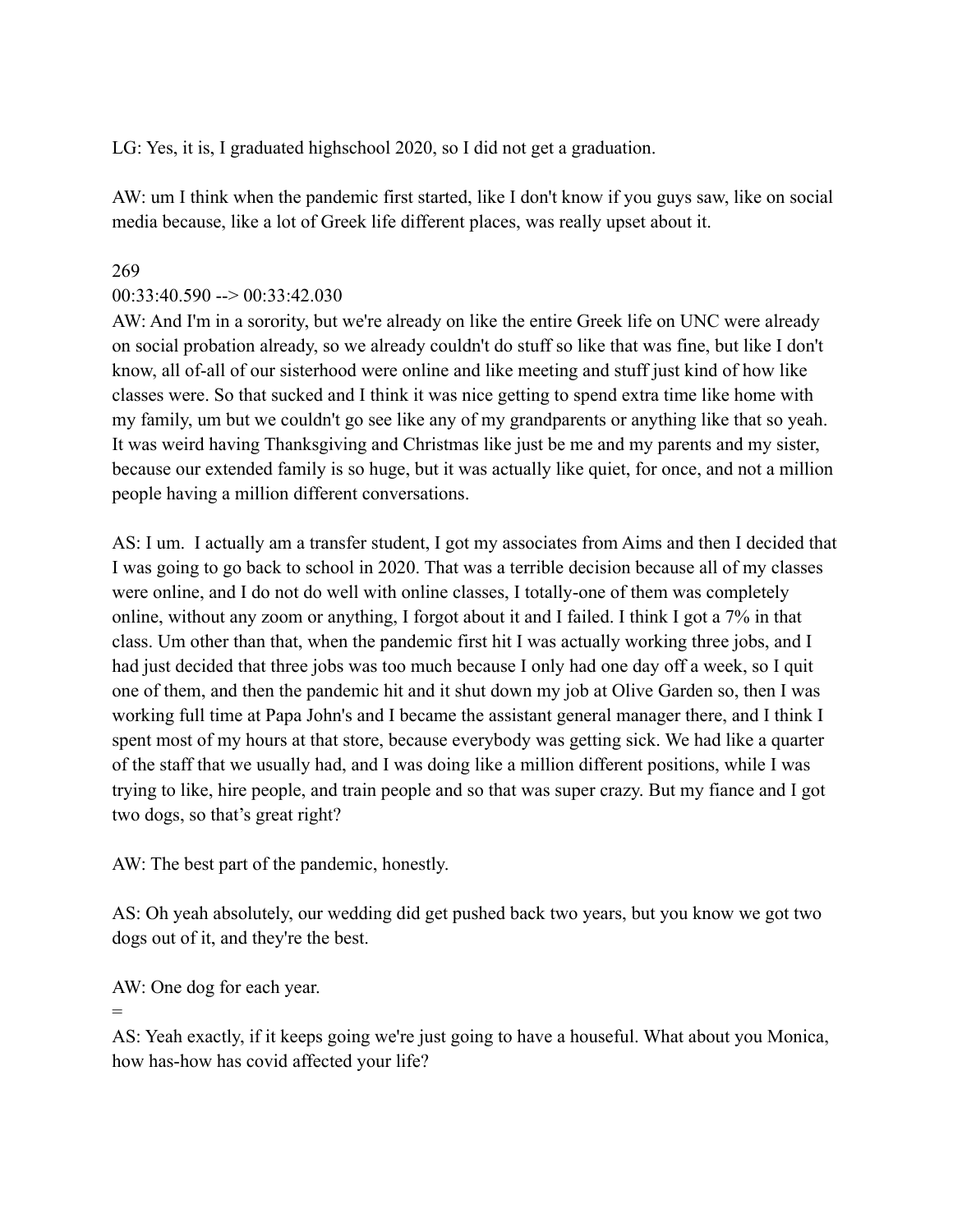MC: It's- it's not too bad because in a small town, we can work it's-not a lot of people here. But I lost friends with covid, they-they don't don't believe it and [indiscernible] This one man in the hospital, and they pass away cause of 40-49, and another guy is I don't remember that age he likes-he 60 something. But…it's not too bad, but…Unless [indiscernible] yeah. It's sad.

AS: Sorry to hear about that.

MC: yeah. It's life.

LG: It's weird that life is about death too, right? It's kinda backwards.

MC: yep.

311

 $00:38:14.280 \rightarrow 00:38:17.700$ 

LG: I-I have not lost anybody directly from covid, but I did-my boyfriend's uncle passed away in November, on Thanksgivings so that's been a big loss in our household.

AS: That's pretty rough. Does-does anybody else have pets? I have two dogs and a snail. Those are all of my pets.

AW: I don't have it be with me, because he is very much attached to my mother, but we have like a family dog his name is Jack and he's half corgi half mini Australian shepherd. I don't know if anyone can actually see, this [shows photo] is it too bright? This is him in a sweater.

AS: I love him. I love him so much.

AW: Yeah I just get so excited to go home to see him and my parents are like, why aren't you ever excited to see us, but like I can't talk to my dog on the phone and facetime and stuff. Like sometimes my dog my mom will like hold up the phone and he'll hear my voice like lick the phone but, yeah.

LG: I have two dogs and one of them is a lab-wiener dog mix, so.

AS: Aw, look at that baby!

LG: So she's literally a lab in a dachshund body. And I have a cat but she's mean, so.

AS: She doesn't get to be shown on the phone.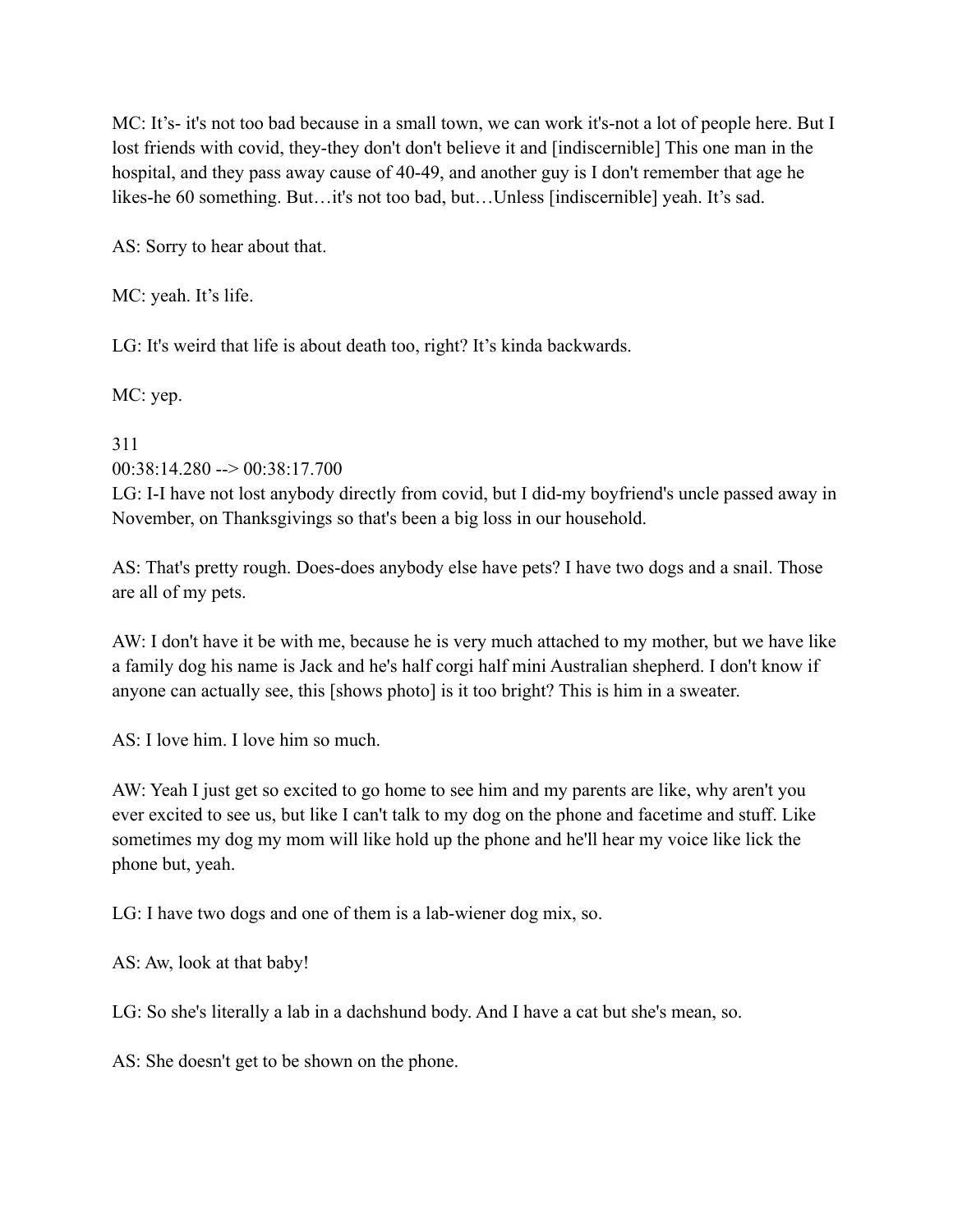LG: yeah.

MC: Like five months or one year ago, I have two chihuahuas. One male one female but they die already because I have like- like 15 years with them.

AW: That's a lot of-that's a long time to live for a dog, yeah.

MC: Yeah my son, have a dog outside, What is [speaks spanish]. Bull heeler.

AW: Those are really pretty. 340  $00:40:53.580 \rightarrow 00:40:54.390$ MC: That's big I love the small ones, because when I go walk, it's like push me, pull me to run, yeah.

AW: Yeah.

MC: And my granddaughter have English bulldog. Yeah, she loves dogs and horses and she has like is white this pretty dog. This all into frenchie.

AS: I have um, I have an American bulldog-pitbull mix. Hey, come here. Maybe she'll come to us, she's taking a nap on the couch. um and then I also have a shepherd-lab mix is what we're like 98% sure he is, but he's the rescue dog, so we're really not sure what he is, but they're just these two like big buffoons. Heidi come here, baby. She doesn't want to say hi to you guys, i'm sorry, but he does have a super goofy ear on the couch right now and it's so funny.

LG: Here I don't know if you can see that's me on a horse yeah that was pre covid, that was the last time I was on a horse.

AS: I know I have like a million pictures of them on my phone. This one, this one is Oakley. He is our-our little mutt, we're not exactly sure what he is. And then this one, this is my sister that's holding her, this is Heidi and she's our little baby. She's being a butt hole right now, because she doesn't want to come say hi to you guys.

LG: So we've got about seven minutes till seven. How's everybody feeling?

MC: Good.

LG: Anybody else want to add anything, or share anything, or ask anything?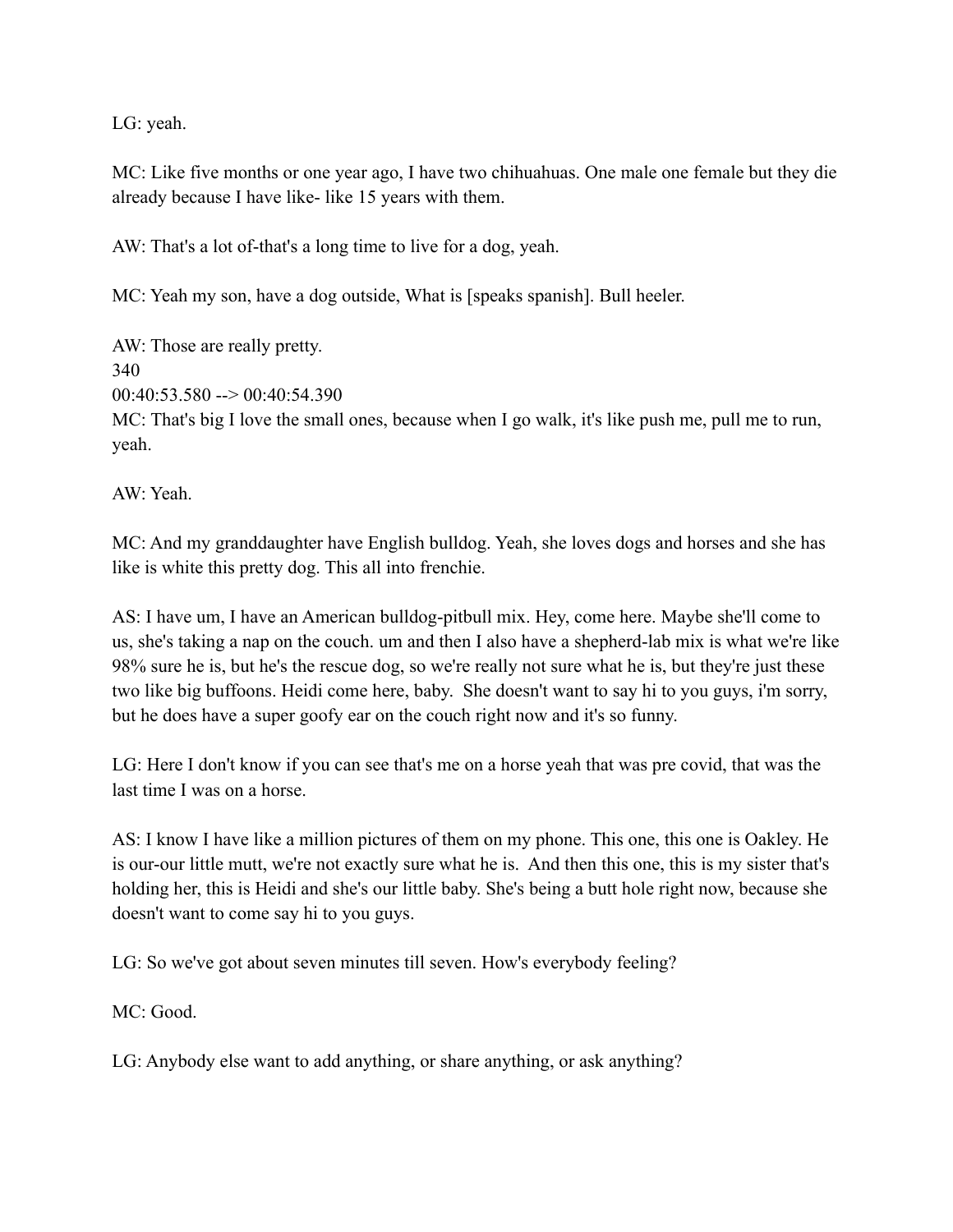AW: I don't really have anything.

AS: We should definitely come up with like questions, for in case we don't have-we like…like today. Yeah questions for next time to keep asking, in case we have a lot of time after the slides.

LG: Well and I think we'll start getting more comfortable and... [cut off]

AW: And I think the questions for next week too, are a little bit like, in depth so they're not like a short-answer.

AS: They're not like what's your name that takes a grand total of two seconds to say.

LG: Well, next week we're talking about holidays and celebrations, so. We can think about that for the next week, and what we want to share.

AS: How are you feeling today Monica, are you-after as we're closing up, how are you feeling about the project?

MC: Feeling good, but I can't understand you-what is you talking about, sometimes I can speak like really well but i'm trying.

380  $0.0:45:13.950 \rightarrow 0.00:45:15.480$ MC: I'm trying to speak and some time I try, cause I can't say that word correctly, that's why.

AW: I took a foreign language class in high school, and it didn't-I took it for four years, and they didn't focus on speaking very much so, I, like you know a lot of words like if someone like asks me, "Oh, what is this word?" you know, but it's scary to speak it to someone who speaks it. Like as their first language, I think, because you don't really like want to mess up, or um, it's just hard with like different conjugations, I guess, and like different tense of the word. For, like remember it all, so I don't-I don't like not speaking my native language.

AS: yeah.

LG: I had a-I had a teacher in seventh grade tell me that my brain wasn't developed enough to learn a second language at the time, and I was so excited to learn Spanish, and then my poor heart broke, I was like, never again.

AW: That-that happened to my sister to when she went into highschool, they were like oh you're like reading and English scores are so low like you're never gonna…and I think she internalized